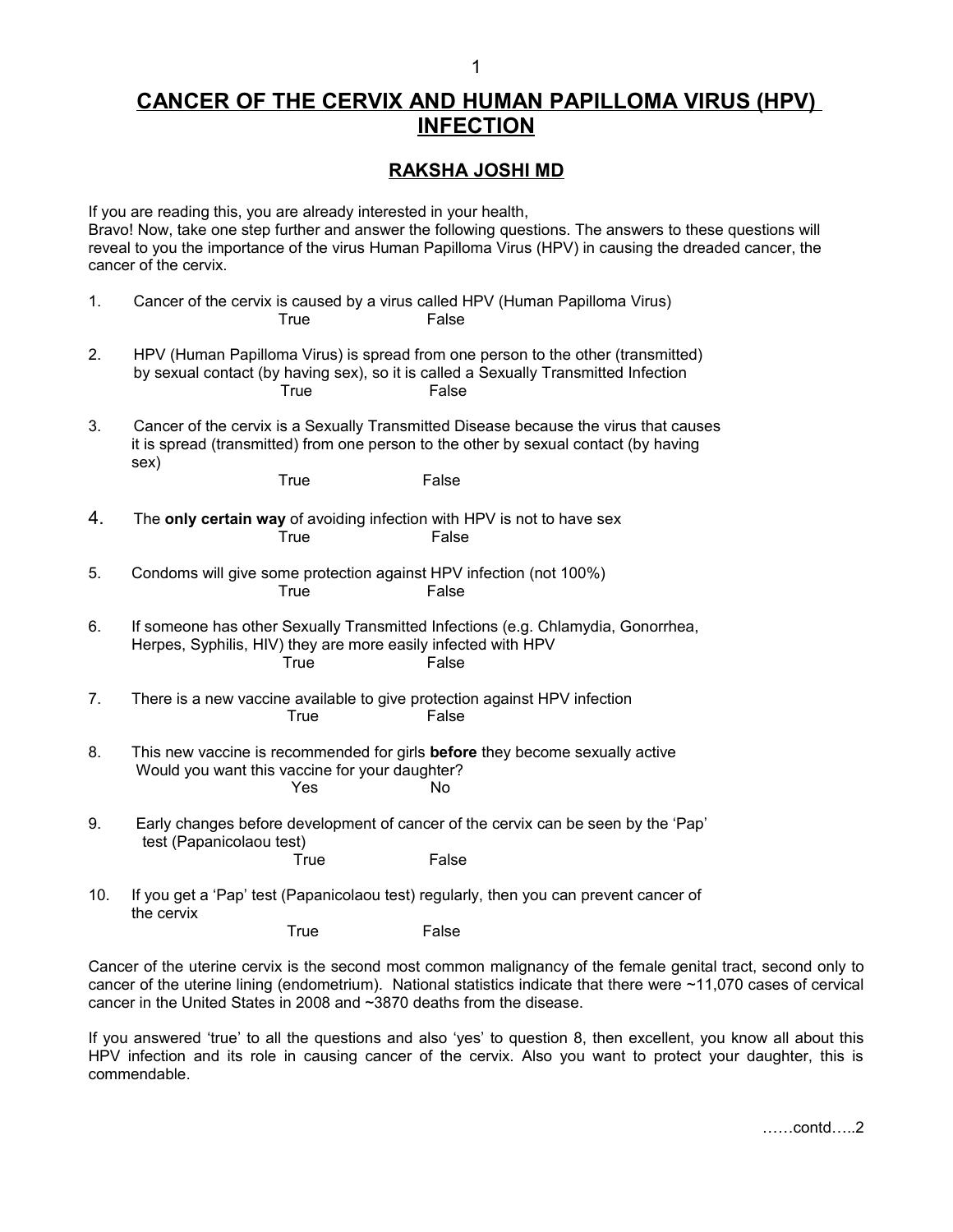It is now well known that almost 100% of cases of cervical cancer are caused by persistent infection with one or more of the 'high risk' types of Human Papilloma Virus (HPV). Infection with the Human Papilloma Virus (HPV) is one of many Sexually Transmitted Infections (STIs). It is called a sexually transmitted infection because the virus spreads from person to person by sexual contact. Other sexually transmitted infections are Gonorrhea, Chlamydia, Syphilis, HIV, Herpes Simplex, and Trichomoniasis. Hepatitis B and C are also sexually transmitted.

Sexually transmitted infections are second only to colds and flu among contagious diseases (diseases spread from person to person). There are 12 million new cases of STIs every year. HPV is the most common of these, causing 5.5 million new cases each year. It is estimated that 3 out of 4 people (men or women) who have ever been sexually active (regardless of whether they have vaginal, oral or anal sex) will get HPV during their lifetime. At any time, 4 out of 10 women who are aged 20 years will test positive for HPV infection.

Within the last decade, with confirmation of the link between persistent HPV infection and progression to cervical dysplasia (pre-cancer) of moderate to high grade and subsequently to invasive cancer; testing for HPV as an adjunct to cytology screening is becoming increasingly recommended. You will see the advertisements for HPV testing with your Pap smear test on television. However, the HPV test with the Pap smear test is not recommended for all women. There are special cases where the test is recommended. This is because most women who get infected with the HPV will clear the virus from their bodies by their own immunity within 2 years of initial infection. **Precancer, and cancer of the cervix only happens when a woman's body is unable to get rid of the virus by its own immunity**. Conditions which prevent the woman from getting rid of the virus from her body are --- Smoking, Other sexually transmitted diseases such as Syphilis, Gonorrhea, Chlamydia, Herpes, HIV, taking corticosteroid medications for any reason, or any other severe disease which decreases the immunity of the body. Having many sexual partners increases the chances of a woman getting many different 'High Risk Types' of the HPV (these types cause pre-cancer and cancer of the cervix), from these many partners and the body may be unable to get rid of so many different types of the HPV. HPV infection has been shown responsible as the cause of almost 100% of cases of cancer of the cervix worldwide, especially when the infection is with certain 'high-risk' types of HPV. Other types of HPV, called the 'low-risk' types are responsible for external genital warts.

Mortality from cancer of the cervix has decreased by 70% since the introduction of the Papanicolaou test as a screening test for early detection of the precancerous and easily treatable changes that occur in the cervix prior to the progression to invasive cancer. Regular Papanicolaou tests can thus prevent cervical cancer entirely. In many cases no external sign of infection with HPV appears and the first sign is a 'Pap' test result that shows infection with HPV.

It is easy to see why all women need to be aware of the possible consequences of becoming infected with HPV because the consequences can be disastrous to the woman. Cancer of the cervix is a sexually transmitted disease, via infection with HPV. This cancer is preventable because the early 'pre-cancer' stages of the disease can be detected by regular 'Pap' tests and treatment can be given before progression to cancer.

Genital warts are caused by the 'low-risk' types of HPV. Warts can appear on the outside areas of the genitals as small or large finger-like growths. Warts can also be present on the inside of the vagina and on the cervix. Warts can also appear in the rectum and around the anus. Using condoms during intercourse does not prevent infection with HPV completely because transmission can occur to those areas not covered by the condom, via skin to skin contact. For men, warts appear on the penis, scrotum and around the anus. There may be an interval of months or years from the time of first infection to the actual appearance of warts. There are many types of treatment available for genital warts; a woman can apply medication herself in the privacy of her own home as directed by her physician. Other treatments are carried out by the physician in the office and or in the operating room. Treatment depends upon the extent and severity of the warts.

Most persons (men or women) who have good immunity are able to clear the HPV infection within six months to two years. If a person has an immune system that is weakened due to HIV or certain medications or chronic disease, then the HPV cannot be cleared satisfactorily. Persistence of HPV infection can lead to pre-cancer of the cervix and if untreated, even cancer of the cervix.

The only certain way to prevent infection with HPV is to completely avoid sexual contact –vaginal, oral or anal. Since this is not possible for most people, the next best is to limit the number of sexual partners, use condoms at each sexual encounter and obtain regular 'pap' tests for early detection of the infection.